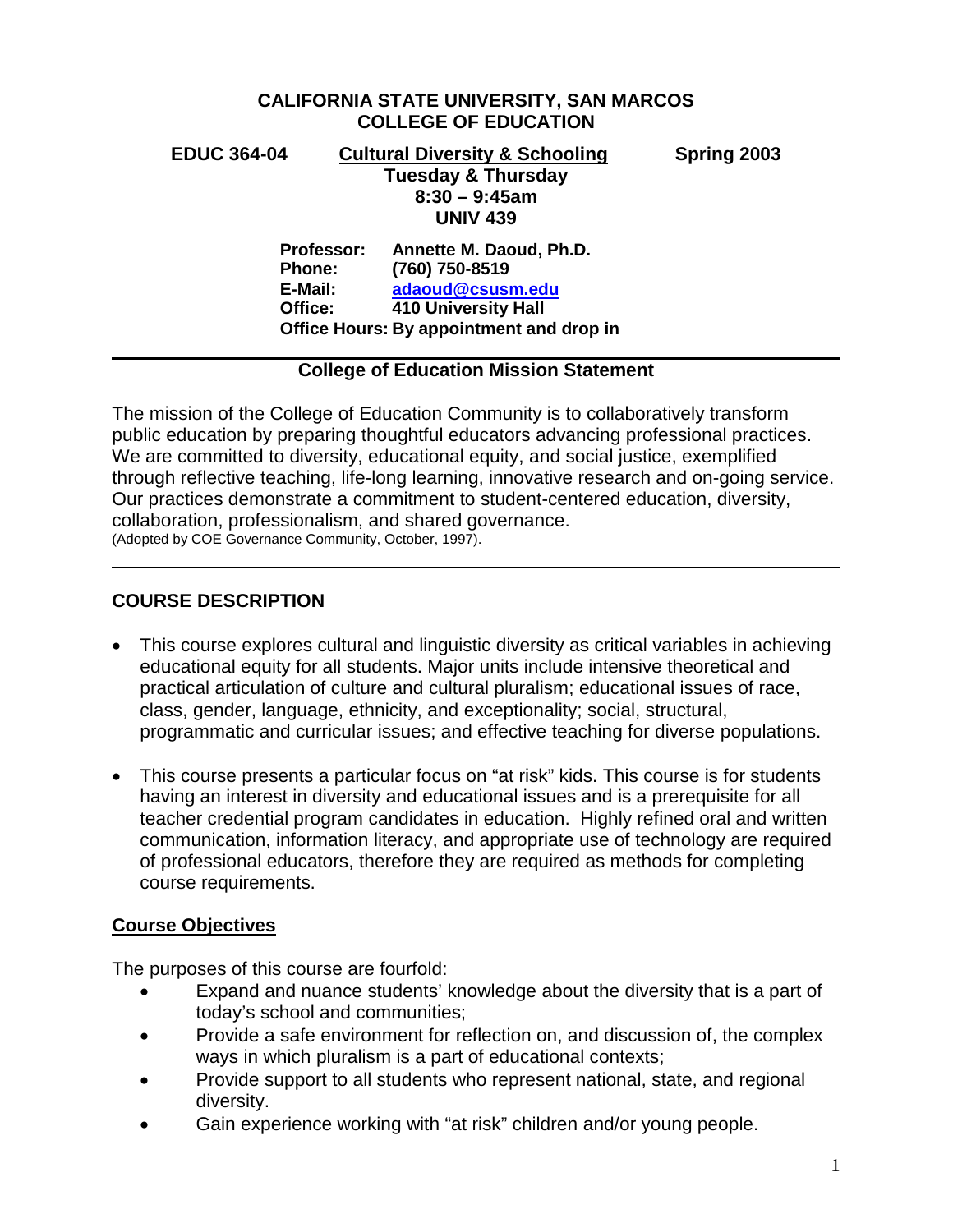## **Authorization to Teach English Learners**

The credential program at CSUSM has been specifically designed to prepare teachers for the diversity of languages often encountered in California public school classrooms. The authorization to teach English learners is met through the infusion of content and experiences within the credential program, as well as additional coursework. Students successfully completing this program receive a credential with authorization to teach English learners. (Approved by the CCTC in SB 2042 Programs Standards, August, 2002).

## **College of Education Attendance Policy**

Due to the dynamic and interactive nature of courses in the College of Education, all students are expected to attend all classes and participate actively. At a minimum, students must attend more than 80% of class time, or s/he **may not receive a passing grade** for the course at the discretion of the instructor. Individual instructors may adopt more stringent attendance requirements. Should the student have extenuating circumstances, s/he should contact the instructor as soon as possible. (*Adopted by the COE Governance Community, December, 1997*).

## *NOTE: This means that if you miss three (3) classes you cannot receive a passing grade!*

## **Standards Alignment**

The course objectives, assignments, and assessments have been aligned with the CCTC standards for the Multiple and Single Subject(s) Credential. You can incorporate artifacts from this class into your final comprehensive portfolio. The following standards are addressed in this class:

- Standard 3: Relationships between theory and practice<br>Standard 4: Pedagogical thought and reflective practice
- Pedagogical thought and reflective practice
- Standard 5: Equity, Diversity, and access to the core curriculum
- Standard 10: Preparation for learning to create a supportive, healthy environment for student learning
- Standard 11: Preparation to use educational ideas and research
- Standard 12: Profession perspectives toward student learning and the teaching profession
- Standard 13: Preparation to teach English learners

## **Teacher Performance Expectation (TPE) Competencies**

This course is designed to help teachers seeking the Multiple or Single Subject(s) Credential to develop the skills, knowledge, and attitudes necessary to assist schools and districts in implementing an effective program for all students. The successful candidate will be able to merge theory and practice in order to realize a comprehensive and extensive educational program for all students. The following TPE's are addressed in this course:

## Primary Emphasis:

- TPE 8: Learning about students
- TPE 11: Social environment<br>TPE 12: Professional legal
- Professional, legal, and ethical obligations

# Secondary Emphasis:<br>TPE 4: Making

- TPE 4: Making content accessible<br>TPE 7: Teaching English learners
- TPE 7: Teaching English learners<br>TPE 13: Professional growth
- Professional growth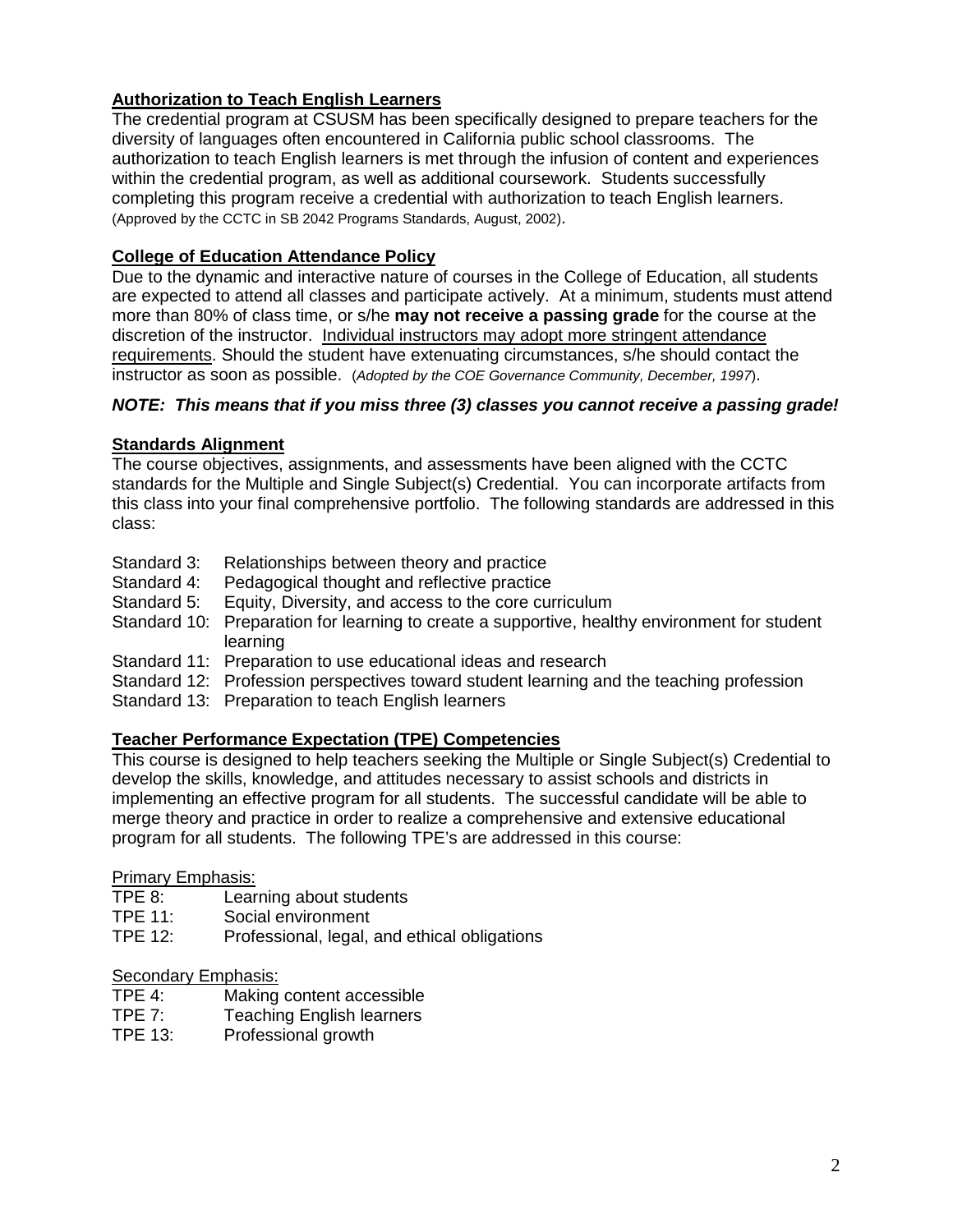## **GENERAL CONSIDERATIONS**

## *NOTE: I RESERVE THE RIGHT TO CHANGE, ADD TO, OR DELETE ANY AND ALL MATERIAL FROM THE COURSE.*

## **Academic Honesty**

I expect that each student will do his/her own work, and contribute equally to group projects and processes. Plagiarism or cheating is unacceptable under any circumstance. If there are questions about academic honesty, consult the University catalog.

## **Appeals**

Every student has the right to appeal grades, or appeal for redress of grievances incurred in the context of any class. Disputes may be resolved informally with the professor, or through the formal grades appeal process. For the latter, consult Dr. E. Oliver, Associate Dean.

## **Ability**

Every student has the right to equitable educational consideration and appropriate accommodation. Students having differing ability (mobility, sight, hearing, documented learning challenges, first language/English as a second language) are requested to contact the professor at the earliest opportunity. Every effort will be made to accommodate special needs. Students are reminded of the availability of Disabled Student Services, the Writing Center, technology assistance in the computer labs, and other student support services available as part of reasonable accommodation for special needs students.

Students are approved for services through the Disabled Student Services Office (DSS). This office is located in Craven Hall 5205, and can be contacted by phone at (760) 750-4905 or TTY (760) 750-4909. Students authorized by DSS to receive reasonable accommodations should meet with their instructor during office hours or, in order to ensure confidentiality, in a more private setting.

## **COURSE REQUIREMENTS**

## **Uniqueness of Class**

All students enrolled in this class will participate in a unique and vital educational experience organized by CSUSM's College of Education and the Casey Foundation. This pilot project involves (a) visiting, observing and tutoring in a high school setting for foster kids, **AND/OR** (b) tutoring a foster child in the local community. This experience is designed to have you gain invaluable experience with non-traditional, "*at risk*" kids. *There will be few, if any exceptions to this requirement!*

This experience will count 20-25 hours towards the required minimum 45 hours of classroom observation required by the State of California BEFORE you are accepted into the CSUSM Teacher Licensure Program. The additional hours must be completed in EDUC 350, unless otherwise waived.

## **Community Service Learning**

This class is organized as a Community Service Learning course. Community Service Learning is a planned learning opportunity that simultaneously assists the community by addressing real needs. Community service learning brings to life the subject matter of a course because students learn by participating in real life situations that relate to the learning objectives in their academic course.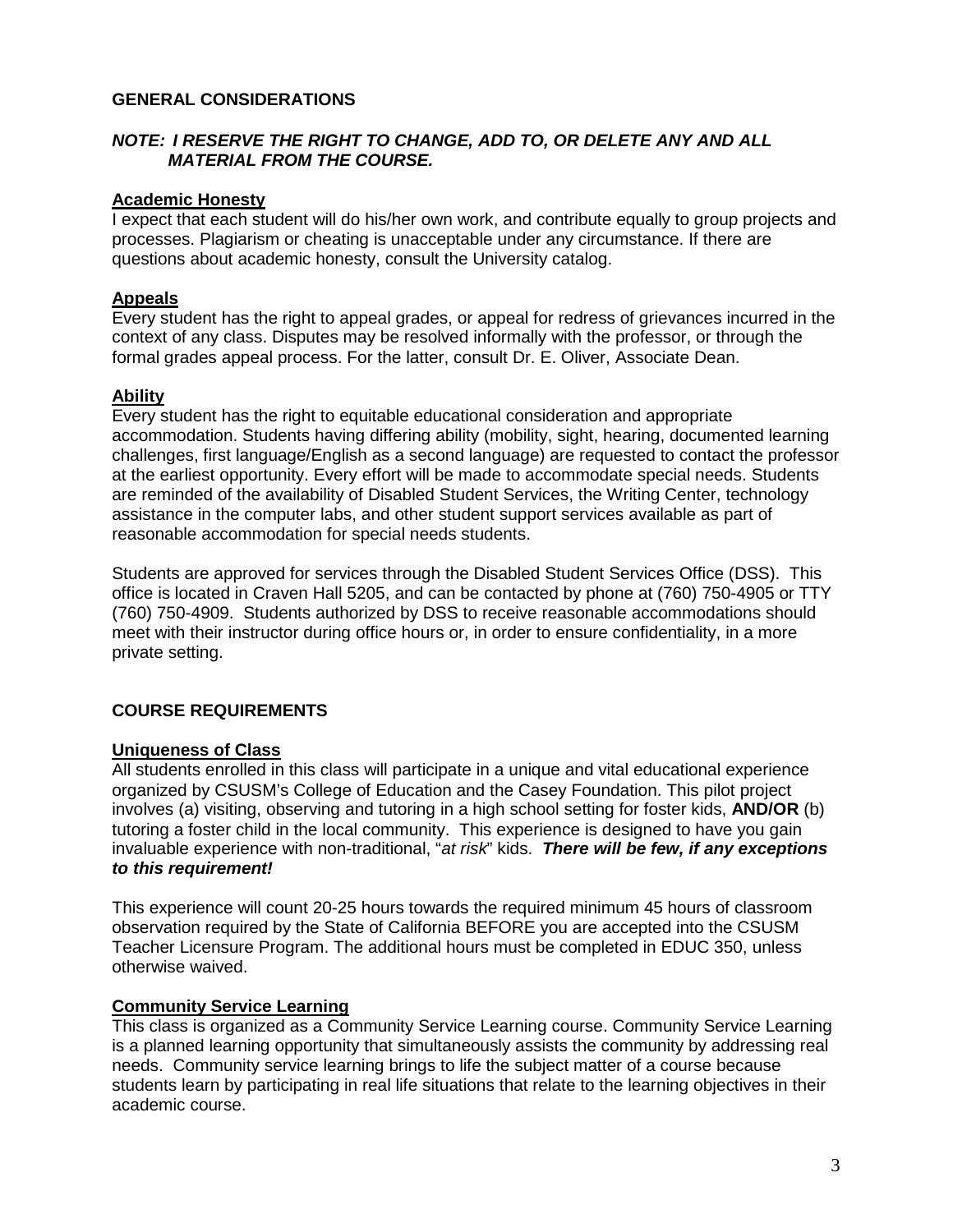## **Required Texts**

- Spring, J.( 2001). *Deculturalization and the struggle for equality*. Third edition. New York: The McGraw Hill Companies, Inc.
- Banks, J. A. & McGee Banks, C. A.(2003). *Multicultural education: Issues and perspectives*. New York: John Wiley & Sons. ISBN: 0-47122813-3
- Pelzer, Dave (1995). *A child called "It": An abused child's journey from victim to victor*. Deerfield Beach, FL: Health Communications, Inc.
- Course Reader available at CopyServe 754 S. Rancho Santa Fe Rd., San Marcos Phone: 599-9923 (price forthcoming)

### **Grading Policy**

All assignments are due on the dates indicated below. Assignments turned in late will not receive full credit. Please manage your time and plan accordingly. Assignments must be typewritten, double-spaced and with standard margins unless completed in class. It is expected that all assignments will reflect university level composition.

The following grading scale will be used:

| $93 - 100$ |    | $75 - 79$    | C+ |
|------------|----|--------------|----|
| $90 - 92$  | А- | $72 - 74$    | C. |
| $88 - 89$  | B+ | $70 - 71$    | С- |
| $83 - 87$  | R  | $60 - 69$    | n  |
| $80 - 82$  | R- | $59 -$ below | F  |

*Note: Students taking EDUC 364 as a prerequisite for teacher credential and graduate programs are reminded that the College of Education requires completion of this course with a grade of C+ or higher.*

## **ASSIGNMENTS, DUE DATES, AND POINTS POSSIBLE**

**1. Attendance and Class Participation 15 points** First is the expectation that you will attend all class sessions and participate actively in class discussions. Remember, if you miss three (3) class sessions, you will automatically drop your grade to a "C" based on the COE attendance policy.

## **2. Reading Presentations (5 @ 2 points each) 10 points**

At various times throughout the semester you will work in randomly selected small groups to present some of the reading material to the rest of the class. In your group, you will decide upon 2-3 questions to guide the class discussion. Each group will have approximately 10 minutes to lead their discussions.

## **DUE: Throughout the semester**

## **3. Personal/Family Background 25 points**

By researching and studying one's family background it is possible to gain an appreciation about ourselves as individuals and our many similarities and differences. In this assignment you are to write a 6-8 page narrative about your family background including religious affiliation, ethnicity, culture, language(s), country of origin, education/occupation and any other information you think is of interest and value. Reflect on your own experiences in terms of your cultural referents, your family

#### 4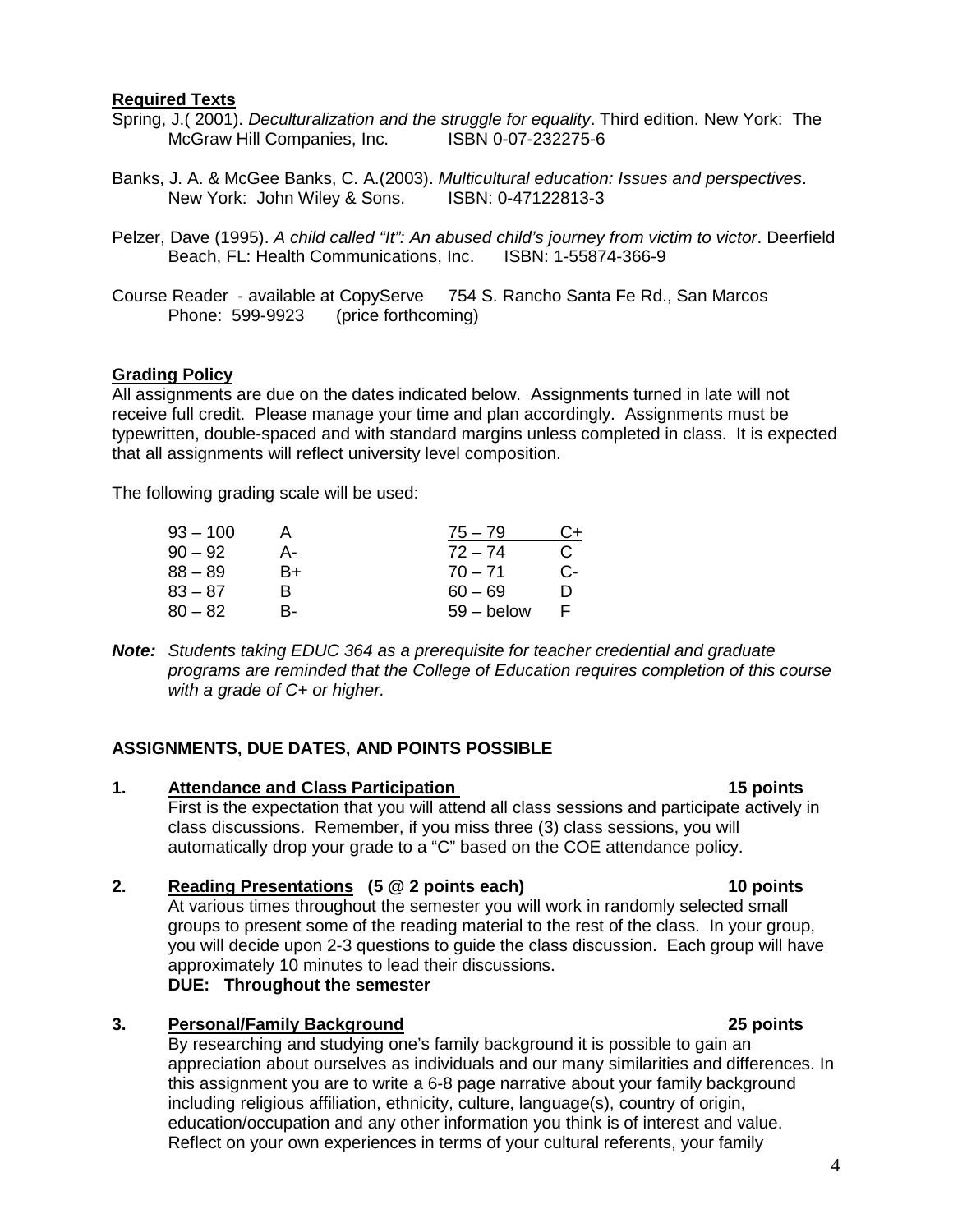background, and other factors determined by your own circumstances and upbringing. Be prepared to discuss your assignment within a larger class dialogue (Meets TPE 8, 11, and 13).

**DUE: 2/18**

## **4. Interactive Journal 15 points**

At various times throughout the semester you will be asked to write a journal entry. Each journal entry will be approximately one page in length and will cover a variety of topics including; a reflection of your learning experiences, a response to a class discussion, a reflection of your tutoring experiences, a critique of a class reading or film. I will respond to your entries at mid-semester, and grade your journal as a whole at the end of the semester.

## **DUE: Journal entries - throughout the semester, Entire journal on 5/1**

## **5. "Hot Topics" in Education 10 points**

In pairs, students will have the opportunity to present a "hot topic" in education of his/her choosing to the class. Students will present their topic and then guide a short discussion with the class (approximately 10 minutes). The class will grade you on the relevance of the topic as well as on your presentation.

## **DUE: Throughout the semester**

## **6. Final Presentation 25 points**

The class will divide into six (6) groups. Each group will select a topic of their choosing on Multicultural Education with a focus on Foster Care and prepare a 20 - 30 minute PowerPoint presentation and discussion for the class. Each group will also submit a 3-5 page paper on their topic. Presentations will be done on the last two meetings and Finals Week (if necessary).

**DUE: Papers, 5/1; Presentations 5/6, 5/8, [5/15]**

## **WEEKLY READINGS / ACTIVITIES**

|           | Jan 21 & 23 |                   | <b>Introductions</b>                                                                                         |
|-----------|-------------|-------------------|--------------------------------------------------------------------------------------------------------------|
| Tuesday:  |             | class on Thursday | Introductions / Syllabus Overview<br>NOTE: Please download the syllabus from the COE Website and bring it to |
| Thursday: |             |                   | Guest Lecturer: Michelle Lustig, The Casey Foundation<br><b>Continue Syllabus Overview</b>                   |

## **2 Jan 28 & 30 Cultural Diversity: Foster Children**

## **Readings this week:**

| Tuesday:  | Pelzer: Chapters $1-5$ (pp. $1-98$ )                       | <b>A Child Called It</b> |  |
|-----------|------------------------------------------------------------|--------------------------|--|
| Thursday: | McIntosh: Unpacking the Invisible Knapsack (course reader) |                          |  |

*DUE: Life Scans for tutoring (by 1/30)*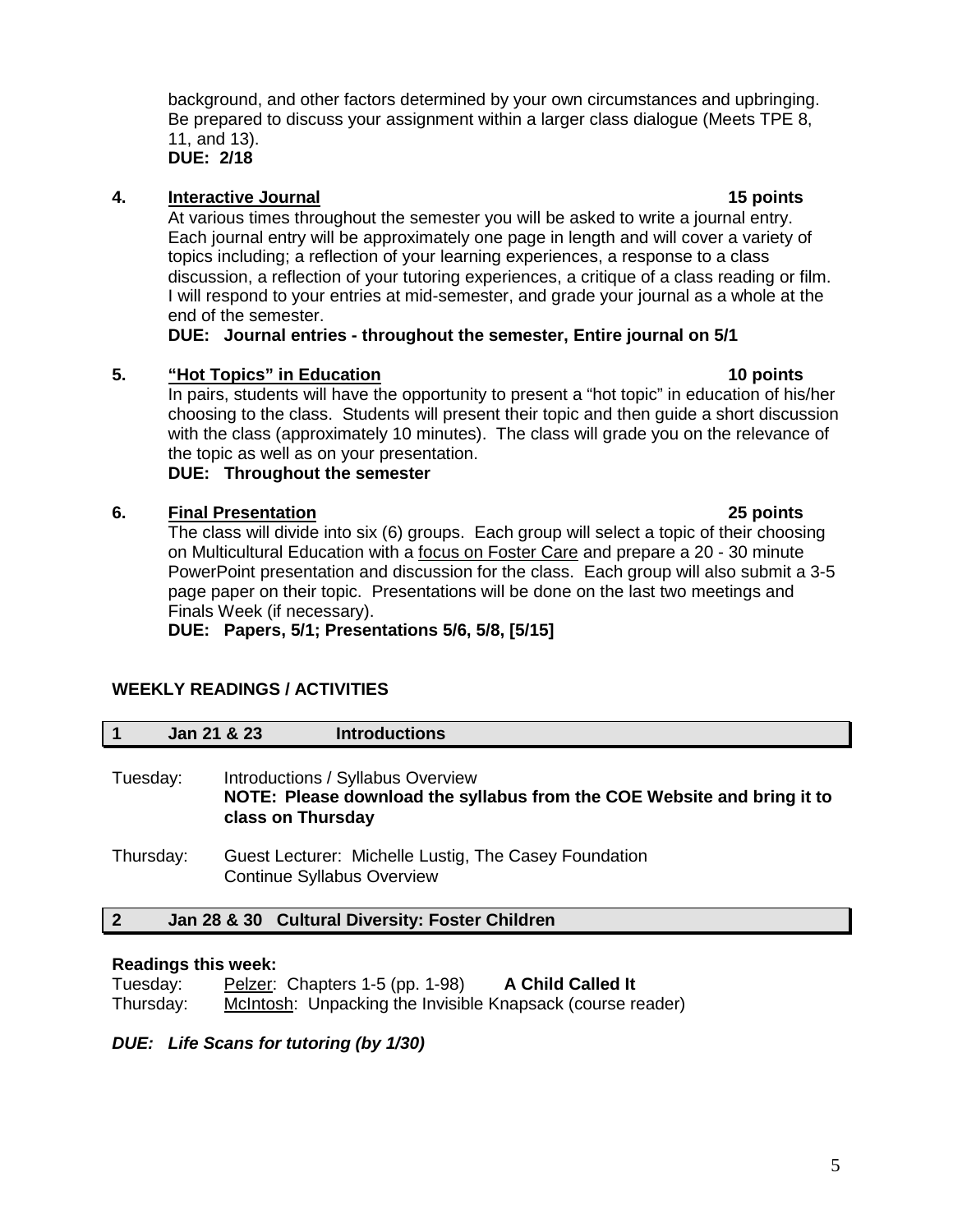## **3 Feb 4 & 6 Childhood Transitions & the Workforce**

#### **Readings this week:**

Tuesday: Pelzer: Chapters 6-Epilogue (pp. 99-174) **A Child Called It** Thursday: Banks & Banks: Chapter 1 "*Multicultural Education: Characteristics & Goals*" (pp. 1-30)

|  |  | Feb 11 & 13 | <b>Culture: Race &amp; Class</b> |
|--|--|-------------|----------------------------------|
|--|--|-------------|----------------------------------|

#### **Readings this week:**

Tuesday: Banks & Banks: Chapter 2 "*Culture in Society and in Educational Practices*" (pp.31-55) Paley: White Teacher (course reader)

Thursday: Banks & Banks: Chapter 3 "*Race, Class, Gender, and Disability in the Classroom*" (pp. 59-79)

Takaki: A Different Mirror (course reader)

## **5 Feb 18 & 20 Socio-Economic Status / Religion**

#### **Readings this week:**

Tuesday: Banks & Banks: Chapter 4 "*Inner Cities, Affluent Suburbs, and Unequal Educational Opportunity*" (pp. 83 – 99)

Thursday: Banks & Banks: Chapter 5 "*Religious Diversity and Education*" (pp.103 – 131)

### *DUE: Personal / Family Background Paper (2/18)*

| 6 | Feb 25 & 27 | <b>Disabilities / Gender</b> |
|---|-------------|------------------------------|
|---|-------------|------------------------------|

#### **Readings this week:**

Tuesday: Banks & Banks: Chapter 6 "*Gender Bias: From Colonial America to Today's Classrooms*" (pp. 125 – 147)

Thursday: Banks & Banks: Chapter 7 "*Classrooms for Diversity: Rethinking Curriculum and Pedagogy*" (pp. 152 – 171)

> Delpit: The Silenced Dialogue: Power and Pedagogy in Educating Other People's Children (course reader)

## **7 March 4 & 6 Educational Equity**

#### **Readings this week:**

Tuesday: Banks & Banks: Chapter 8 "*Transforming the Curriculum: Teaching about Women of Color"* (pp. 174-192)

Ladson-Billings: Culturally Relevant Teaching (course reader)

Thursday: Banks & Banks: Chapter 9 "*Educational Equality for Students of Color*" (pp.197-221) Tatum: Embracing a Cross-Racial Dialogue (course reader)

## **8 March 11 & 13 The Multicultural Curriculum**

#### **Readings this week:**

Tuesday: Banks & Banks: Chapter 10 "*Approaches to Multicultural Curriculum Reform*" (pp. 225-245)

Nieto: Multicultural Curriculum in Practice (course reader)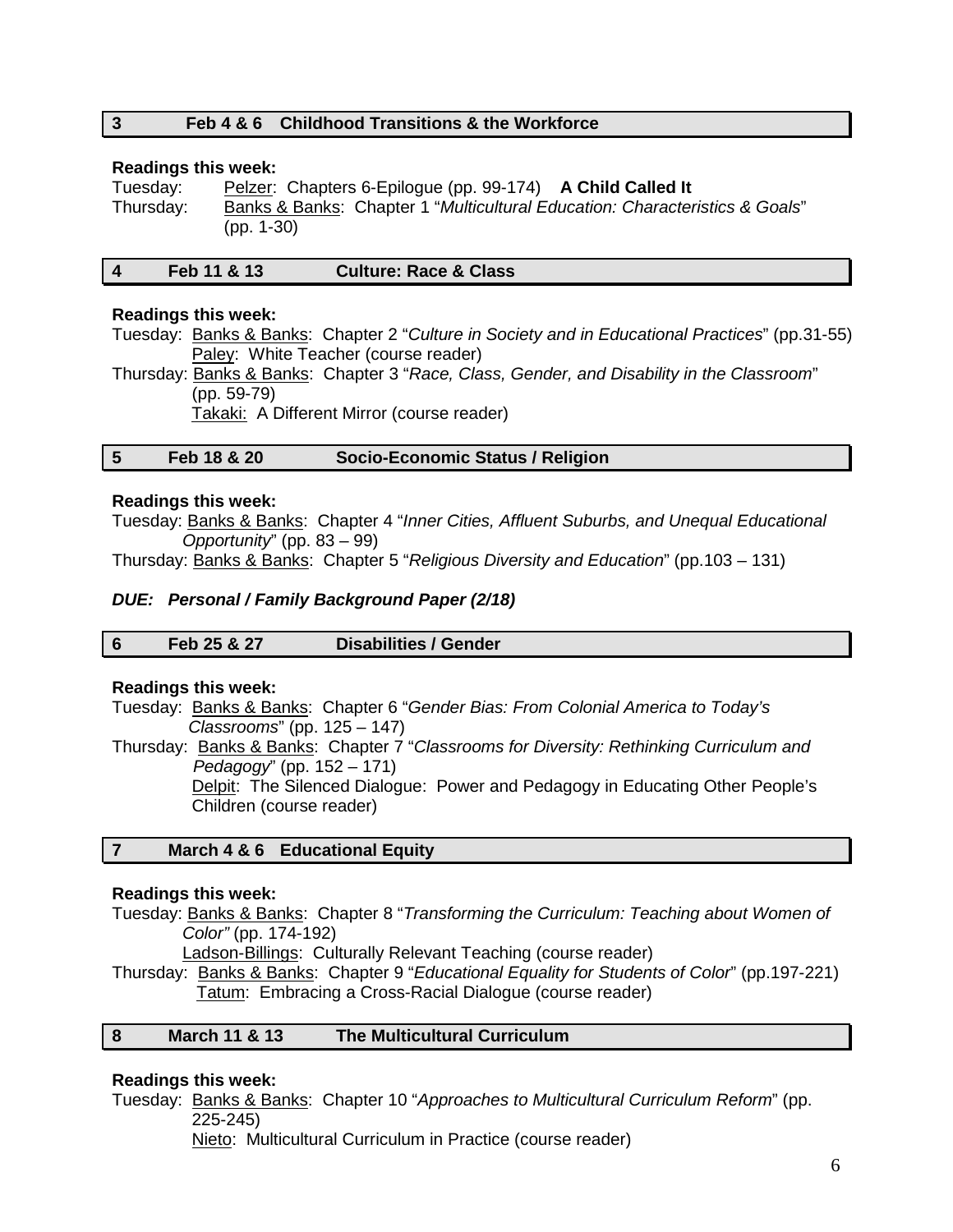Thursday: Banks & Banks: Chapter 11 "*The Colorblind Perspective in School: Causes & Consequences*" (pp. 247-263) Delpit: No Kinda Sense (course reader)

## **9 March 18 & 20 Language Diversity**

#### **Readings this week:**

Tuesday: Banks & Banks: Chapter 12 "*Language Diversity and Education*" (pp. 268-289) Weinberg: Bilingual Education: Teaching English in the 90's (course reader) Cummins: Alternative Paradigms in Bilingual Education Research (course reader) Thursday: Santamaria, Fletcher & Bos: Effective Pedagogy for English Language Learners in Inclusive Classrooms (course reader)

### **10 March 25 & 27 Ed Support for Youth in Transition**

#### **Readings this week:**

Tuesday: Banks & Banks: Chapter 13 "*Educational Equality for Students with Disabilities*" (pp. 295-321) Banks & Banks: Chapter 14 "*School Inclusion and Multicultural Issues in Special Education*" (pp. 327-347)

Thursday: Banks & Banks: Chapter 15 "*Teaching Gifted Students in a Multicultural Society*" (pp. 353-371)

#### **11** *March 31 - April 4 SPRING BREAK*

| 12 | <b>April 8 &amp; 10</b> | <b>Families and Schools</b> |
|----|-------------------------|-----------------------------|
|    |                         |                             |

#### **Readings this week:**

- Tuesday: Banks & Banks: Chapter 16 "*School Reform and Student Learning: A Multicultural Perspective*" (pp. 381-397)
- Valenzuela: Teacher-Student Relations and the Politics of Caring (course reader) Thursday: Banks & Banks: Chapter 17 *Families and Teachers Working Together for School Improvement"* (pp. 402-419)

| -13 | <b>April 15 &amp; 17</b> | <b>Deculturalization</b> |  |
|-----|--------------------------|--------------------------|--|
|-----|--------------------------|--------------------------|--|

### **Readings this week:**

Tuesday: Spring: Chapter 1 "*Deculturalization and the Claim of Racial Superiority by Anglo Americans*" (pp. 1-15)

 Reyes & Halcon: Racism in Academia: The Old Wolf Revisited (course reader) Thursday: Spring: Chapter 2 "*Deculturalization and the Schooling of Native Americans*" (pp. 7-32)

## **14 April 22 & 24 Exclusion and Segregation**

#### **Readings this week:**

Tuesday: Spring: Chapter 3 "*Education and Segregation: African Americans*" (pp. 35-51) Thursday: Spring: Chapter 4 "*Asian Americans: Exclusion and Segregation*" (pp. 55-66) Lee: Academic Achievement among Asian Americans (course reader)